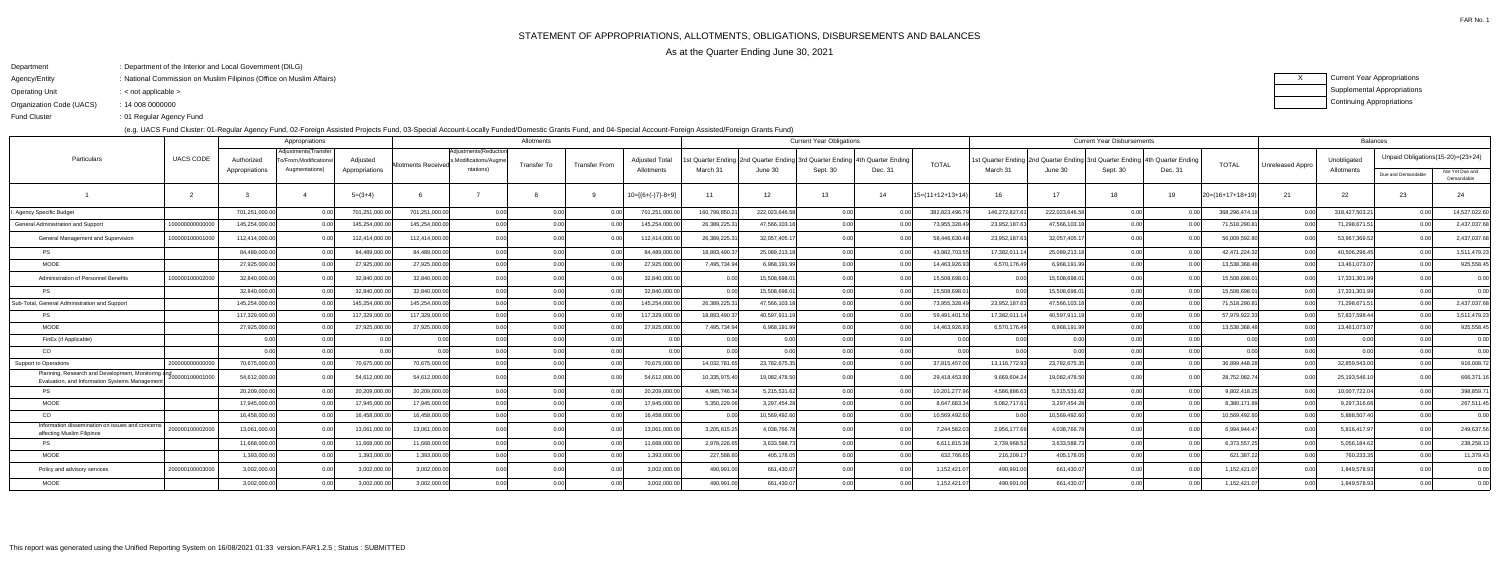Agency/Entity: National Commission on Muslim Filipinos (Office on Muslim Affairs)

Operating Unit : < not applicable >

| x | Current Year Appropriations |
|---|-----------------------------|
|   | Supplemental Appropriations |
|   | Continuing Appropriations   |

| Department | : Department of the Interior and Local Government (DILG) |
|------------|----------------------------------------------------------|
|            |                                                          |

Organization Code (UACS)14 008 0000000:

Fund Cluster01 Regular Agency Fund:

(e.g. UACS Fund Cluster: 01-Regular Agency Fund, 02-Foreign Assisted Projects Fund, 03-Special Account-Locally Funded/Domestic Grants Fund, and 04-Special Account-Foreign Assisted/Foreign Grants Fund)

|                                                                                                                                                             |                 |                | Appropriations                                  |                | Allotments          |                                                |             |                      | <b>Current Year Obligations</b> |                |                |          |                                                                            | <b>Current Year Disbursements</b> |               |                |                                                                                 |                |                    | <b>Balances</b>  |                |                                   |                               |  |
|-------------------------------------------------------------------------------------------------------------------------------------------------------------|-----------------|----------------|-------------------------------------------------|----------------|---------------------|------------------------------------------------|-------------|----------------------|---------------------------------|----------------|----------------|----------|----------------------------------------------------------------------------|-----------------------------------|---------------|----------------|---------------------------------------------------------------------------------|----------------|--------------------|------------------|----------------|-----------------------------------|-------------------------------|--|
| Particulars                                                                                                                                                 | UACS CODE       | Authorized     | Adjustments(Transfer  <br>o/From, Modifications | Adjusted       |                     | Adjustments (Reduction<br>Modifications/Augme, |             | <b>Transfer From</b> | <b>Adjusted Total</b>           |                |                |          | st Quarter Ending 2nd Quarter Ending 3rd Quarter Ending 4th Quarter Ending |                                   |               |                | 1st Quarter Ending  2nd Quarter Ending  3rd Quarter Ending   4th Quarter Ending |                |                    |                  | Unobligated    | Unpaid Obligations(15-20)=(23+24) |                               |  |
|                                                                                                                                                             |                 | Appropriations | Augmentations)                                  | Appropriations | Allotments Received | ntations)                                      | Transfer To |                      | Allotments                      | March 31       | June 30        | Sept. 30 | Dec. 31                                                                    | <b>TOTAL</b>                      | March 31      | June 30        | Sept. 30                                                                        | Dec. 31        | TOTAL              | Unreleased Appro | Allotments     | Due and Demandable                | Not Yet Due and<br>Demandable |  |
|                                                                                                                                                             |                 |                |                                                 | $5=(3+4)$      |                     |                                                |             |                      | $10=[{6+(-)}7{-8+9}]$           | 11             | 12             | 13       | 14                                                                         | $15=(11+12+13+14)$                | 16            | 17             | 18                                                                              | 19             | $20=(16+17+18+19)$ | 21               | 22             | 23                                | 24                            |  |
| Sub-Total, Support to Operations                                                                                                                            |                 | 70,675,000.00  |                                                 | 70,675,000.00  | 70,675,000.0        | 0.00                                           |             |                      | 70,675,000.00                   | 14,032,781.65  | 23,782,675.35  | 0.00     |                                                                            | 37,815,457.00                     | 13,116,772.93 | 23,782,675.35  |                                                                                 |                | 36,899,448.28      | 0.00             | 32,859,543.00  | 0.00                              | 916,008.72                    |  |
| PS.                                                                                                                                                         |                 | 31,877,000.00  |                                                 | 31,877,000.00  | 31,877,000.0        | 0.00                                           |             |                      | 31,877,000.00                   | 7,963,972.99   | 8,849,120.35   | 0.00     |                                                                            | 16,813,093.3                      | 7,326,855.1   | 8,849,120.35   |                                                                                 |                | 16,175,975.50      |                  | 15,063,906.66  | 0.001                             | 637,117.84                    |  |
| MOOE                                                                                                                                                        |                 | 22,340,000.00  |                                                 | 22,340,000.00  | 22,340,000.0        | 0.00                                           | 0.00        |                      | 22,340,000.00                   | 6,068,808.66   | 4,364,062.40   | 0.00     |                                                                            | 10,432,871.0                      | 5,789,917.7   | 4,364,062.40   |                                                                                 |                | 10,153,980.1       |                  | 11,907,128.94  | 0.00                              | 278,890.88                    |  |
| FinEx (if Applicable)                                                                                                                                       |                 |                |                                                 |                |                     | 0.00                                           | 0.00        |                      |                                 | 0.00           |                | 0.00     |                                                                            |                                   |               |                | n nr                                                                            |                |                    |                  |                | 0.00                              | 0.00                          |  |
| CO                                                                                                                                                          |                 | 16,458,000.00  |                                                 | 16,458,000.00  | 16,458,000.0        | 0.00                                           | 0.00        |                      | 16,458,000.00                   | 0.001          | 10,569,492.60  | 0.00     |                                                                            | 10,569,492.60                     |               | 10,569,492.60  |                                                                                 |                | 10,569,492.6       | 0.00             | 5,888,507.40   | 0.00                              | 0.00                          |  |
| Operations                                                                                                                                                  | 3000000000000   | 485,322,000.00 |                                                 | 485,322,000.00 | 485,322,000.0       | 0.00                                           | 0.00        |                      | 485,322,000.00                  | 120,377,843.25 | 150,674,868.05 | 0.00     |                                                                            | 271,052,711.3                     | 109,203,867.0 | 150,674,868.05 | n nr                                                                            |                | 259,878,735.1      |                  | 214,269,288.7  | 0. QQ                             | 11,173,976.20                 |  |
| OO: Muslim culture, traditions, and cultural centers preserved<br>developed and strengthened                                                                |                 | 439,889,000.00 |                                                 | 439,889,000.00 | 439,889,000.0       | 0.00                                           |             |                      | 439,889,000.00                  | 107,418,392.38 | 136,000,299.64 | 0.00     |                                                                            | 243,418,692.0                     | 97,098,092.80 | 136,000,299.64 |                                                                                 |                | 233,098,392.44     |                  | 196,470,307.98 |                                   | 10,320,299.58                 |  |
| SOCIO-CULTURAL PROGRAM                                                                                                                                      |                 | 439,889,000.00 |                                                 | 439,889,000.00 | 439,889,000.0       | 0.00                                           | 0.00        |                      | 439,889,000.00                  | 107,418,392.38 | 136,000,299.64 | 0.00     |                                                                            | 243,418,692.0                     | 97,098,092.80 | 136,000,299.64 | n nr                                                                            |                | 233,098,392.4      |                  | 196,470,307.98 | 0.001                             | 10,320,299.58                 |  |
| Administration and supervision of Hajj operations                                                                                                           | 310100100001000 | 42,820,000.00  |                                                 | 42,820,000.00  | 42,820,000.0        | 0.00                                           |             |                      | 42,820,000.00                   | 10,727,978.20  | 4,737,163.16   |          |                                                                            | 15,465,141.                       | 10,493,776.0  | 4,737,163.16   |                                                                                 |                | 15,230,939.23      |                  | 27,354,858.64  |                                   | 234,202.13                    |  |
| <b>PS</b>                                                                                                                                                   |                 | 5,352,000.00   |                                                 | 5,352,000.00   | 5,352,000.0         | 0.00                                           | 0.00        |                      | 5,352,000.00                    | 2,927,526.60   | 2,424,473.40   | 0.00     |                                                                            | 5,352,000.0                       | 2,693,324.4   | 2,424,473.40   | 0.00                                                                            |                | 5,117,797.87       | 0.00             | $\cap$         | 0.00                              | 234,202.13                    |  |
| <b>MOOE</b>                                                                                                                                                 |                 | 37,468,000.00  |                                                 | 37,468,000.00  | 37,468,000.0        | 0.00                                           | 0.00        |                      | 37,468,000.00                   | 7,800,451.60   | 2,312,689.76   | 0.00     |                                                                            | 10,113,141.3                      | 7,800,451.60  | 2,312,689.76   | 0.00L                                                                           |                | 10,113,141.36      | 0.00             | 27,354,858.64  | 0.001                             | 0.00                          |  |
| Institutional support, development and promotion fo<br>Madrasah Education, Shari'ah program and Qur'an 310100100002000<br>competitions                      |                 | 21,587,000.00  |                                                 | 21,587,000.00  | 21,587,000.0        | 0.001                                          | 0.00        |                      | 21,587,000.00                   | 4,700,212.05   | 7,051,575.82   | 0.00     |                                                                            | 11,751,787.87                     | 3,969,237.97  | 7,051,575.82   | 0.00                                                                            |                | 11,020,813.79      | 0.00             | 9,835,212.13   | ი იი                              | 730,974.08                    |  |
| <b>PS</b>                                                                                                                                                   |                 | 16,395,000.00  |                                                 | 16,395,000.00  | 16,395,000.0        | 0.00                                           | 0.00        |                      | 16,395,000.00                   | 4,449,676.05   | 3,704,245.87   | 0.00     |                                                                            | 8,153,921.9                       | 3,718,701.97  | 3,704,245.87   |                                                                                 |                | 7,422,947.84       | 0.00             | 8,241,078.08   | 0.00                              | 730,974.08                    |  |
| <b>MOOE</b>                                                                                                                                                 |                 | 5,192,000.00   |                                                 | 5,192,000.00   | 5,192,000.0         | 0.00                                           |             |                      | 5,192,000.00                    | 250,536.00     | 3,347,329.95   | 0.00     |                                                                            | 3,597,865.9                       | 250,536.00    | 3,347,329.95   | n nr                                                                            |                | 3,597,865.9        |                  | 1,594,134.05   |                                   | 0.00                          |  |
| Promotion, development, management and preservation<br>of Muslim cultural centers, heritage, holidays, festivities 0100100003000<br>and cultural activities |                 | 375,482,000.00 |                                                 | 375,482,000.00 | 375,482,000.0       | 0.001                                          | 0.00        |                      | 375,482,000.00                  | 91,990,202.13  | 124,211,560.66 | 0.00     |                                                                            | 216,201,762.79                    | 82,635,078.76 | 124,211,560.66 | 0.00                                                                            |                | 206,846,639.42     | 0.00             | 159,280,237.2  | 0. QQ                             | 9,355,123.37                  |  |
|                                                                                                                                                             |                 | 358,603,000.00 |                                                 | 358,603,000.00 | 358,603,000.0       | 0.00                                           | 0.00        |                      | 358,603,000.00                  | 87,076,542.12  | 119,542,973.44 | 0.00     |                                                                            | 206,619,515.56                    | 77,721,418.7  | 119,542,973.44 | 0.00                                                                            |                | 197,264,392.1      | - 0.00           | 151,983,484.44 | 0.00                              | 9,355,123.37                  |  |
| <b>MOOE</b>                                                                                                                                                 |                 | 16,879,000.00  |                                                 | 16,879,000.00  | 16,879,000.0        | 0.00                                           |             |                      | 16,879,000.00                   | 4,913,660.01   | 4,668,587.22   | 0.00     |                                                                            | 9,582,247.2                       | 4,913,660.0   | 4,668,587.22   | 0.00                                                                            |                | 9,582,247.2        |                  | 7,296,752.77   |                                   | 0.00                          |  |
| OO: Access and enjoyment of social services and economic<br>opportunities for Muslim Filipinos improved and regularized                                     |                 | 45,433,000.00  |                                                 | 45,433,000.00  | 45,433,000.0        | 0.001                                          |             |                      | 45,433,000.00                   | 12,959,450.87  | 14,674,568.41  | 0.00     |                                                                            | 27,634,019.28                     | 12,105,774.25 | 14,674,568.41  |                                                                                 |                | 26,780,342.66      |                  | 17,798,980.72  | n or                              | 853,676.62                    |  |
| SOCIO-ECONOMIC PROGRAM                                                                                                                                      |                 | 16,005,000.00  |                                                 | 16,005,000.00  | 16,005,000.0        | 0.00                                           |             |                      | 16,005,000.00                   | 4,888,806.53   | 4,736,451.88   | 0.00     |                                                                            | 9,625,258.41                      | 4,521,672.85  | 4,736,451.88   | 0 <sup>0</sup>                                                                  |                | 9,258,124.7        |                  | 6,379,741.59   | 0.001                             | 367,133.68                    |  |
| Promotion, development and management of<br><b>Endowment services</b>                                                                                       | 320100100001000 | 439,000.00     |                                                 | 439,000.00     | 439,000.0           | 0.00                                           |             |                      | 439,000.00                      |                |                |          |                                                                            |                                   |               |                |                                                                                 |                |                    |                  | 439,000.00     |                                   | 0.00                          |  |
| MOOE                                                                                                                                                        |                 | 439,000.00     |                                                 | 439,000.00     | 439,000.00          | 0.001                                          | 0.00        |                      | 439,000.00                      | 0.00           | 0.00           | 0.00     | 0.001                                                                      | 0.00                              | 0.00          |                | 0.00                                                                            |                | 0.001              | 0.00             | 439,000.00     | 0.00                              | 0.00                          |  |
| Promotion and development of Muslim Micro and<br>Small Enterprise (MSEs)                                                                                    | 320100100002000 | 15,082,000.00  |                                                 | 15,082,000.00  | 15,082,000.00       | 0.00                                           | 0.00        | n nr                 | 15,082,000.00                   | 4,888,806.53   | 4,736,451.88   | 0.00     | 0.00                                                                       | 9,625,258.41                      | 4,521,672.85  | 4,736,451.88   | 0.00                                                                            |                | 9,258,124.73       | 0.00             | 5,456,741.59   | 0.001                             | 367,133.68                    |  |
| <b>PS</b>                                                                                                                                                   |                 | 12,812,000.00  |                                                 | 12,812,000.00  | 12,812,000.0        | 0.00                                           | 0.00        | 0.0(                 | 12,812,000.00                   | 4,589,171.01   | 3.985.889.60   | 0.00     |                                                                            | 8,575,060.61                      | 4,222,037.33  | 3,985,889.60   | 0.00                                                                            |                | 8,207,926.93       | 0.00             | 4,236,939.39   | 0.00                              | 367,133.68                    |  |
| MOOE                                                                                                                                                        |                 | 2,270,000.00   |                                                 | 2,270,000.00   | 2,270,000.00        | 0.00                                           | 0.00        | 0.0(                 | 2,270,000.00                    | 299,635.52     | 750,562.28     | 0.00     |                                                                            | 1,050,197.80                      | 299,635.52    | 750,562.28     | 0.00                                                                            |                | 1,050,197.80       | 0.00             | 1,219,802.20   | 0.00                              | 0.00                          |  |
| Promotion and development of Halal                                                                                                                          | 320100100003000 | 484,000.00     |                                                 | 484,000.00     | 484,000.00          | 0.00                                           | 0.00        | 0 <sub>0</sub>       | 484,000.00                      | 0.00           | 0.00           | 0.00     |                                                                            |                                   |               |                |                                                                                 |                |                    | 0.00             | 484,000.00     | 0.00                              | 0.00                          |  |
| MOOE                                                                                                                                                        |                 | 484,000.00     |                                                 | 484,000.00     | 484,000.0           | 0.00                                           | 0.00        | 0.0(                 | 484,000.00                      | 0.00           | 0.00           | 0.00     | 0 <sub>0</sub>                                                             | 0.00                              |               | 0.00           | n nr                                                                            | 0 <sub>0</sub> | 0.00               | 0.00             | 484,000.00     | 0.00                              | 0.00                          |  |
| SOCIAL PROTECTION PROGRAM                                                                                                                                   |                 | 29,428,000.00  |                                                 | 29,428,000.00  | 29,428,000.00       | 0.00                                           | 0.00        | 0 <sub>0</sub>       | 29,428,000.00                   | 8,070,644.34   | 9,938,116.53   | 0.00     | n ool                                                                      | 18,008,760.87                     | 7,584,101.40  | 9,938,116.53   | 0.00                                                                            |                | 17,522,217.93      | 0.00             | 11,419,239.13  | 0.00                              | 486,542.94                    |  |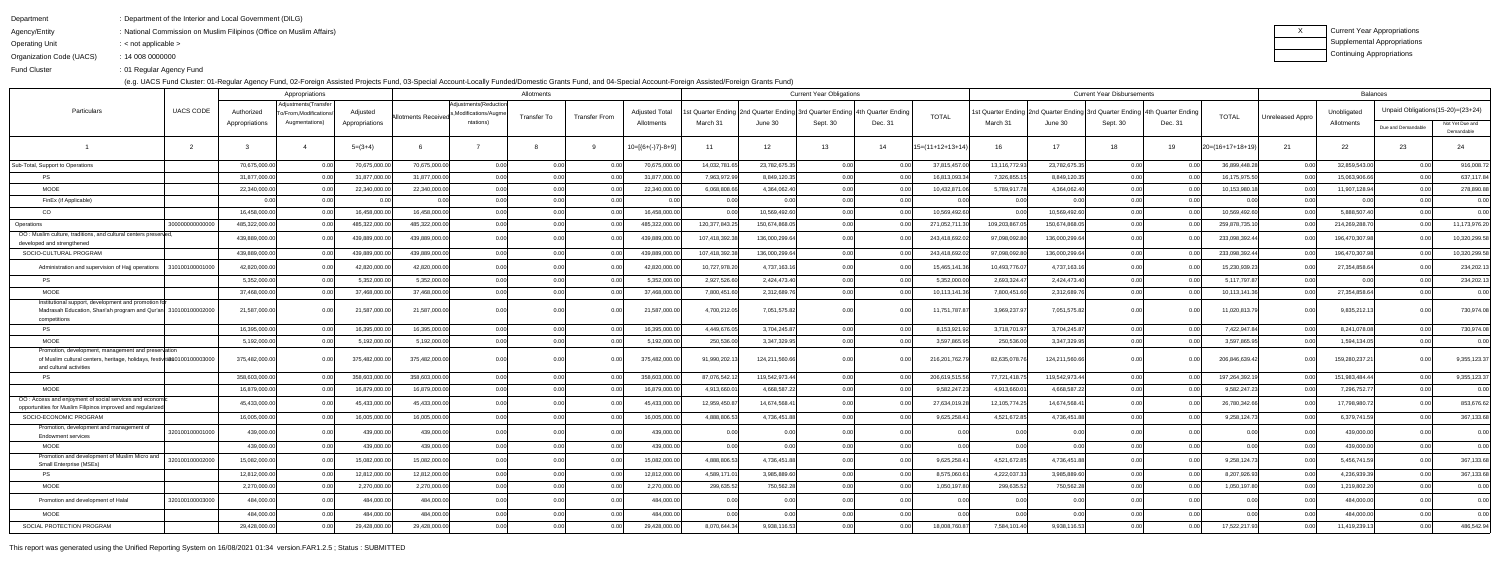Department: Department of the Interior and Local Government (DILG)

Agency/Entity: National Commission on Muslim Filipinos (Office on Muslim Affairs)

Operating Unit: < not applicable >

| Current Year Appropriations |
|-----------------------------|
| Supplemental Appropriations |
| Continuing Appropriations   |

Organization Code (UACS)14 008 0000000:

Fund Cluster01 Regular Agency Fund:

(e.g. UACS Fund Cluster: 01-Regular Agency Fund, 02-Foreign Assisted Projects Fund, 03-Special Account-Locally Funded/Domestic Grants Fund, and 04-Special Account-Foreign Assisted/Foreign Grants Fund)

|                                                                                              |                  | Appropriations |                                              |                | Allotments          |                                               |                |                      |                       |                                                                            | <b>Current Year Obligations</b> |          |         |                    |                                                                            | <b>Current Year Disbursements</b> |          |         |                    |                  |                            | <b>Balances</b>                   |                               |
|----------------------------------------------------------------------------------------------|------------------|----------------|----------------------------------------------|----------------|---------------------|-----------------------------------------------|----------------|----------------------|-----------------------|----------------------------------------------------------------------------|---------------------------------|----------|---------|--------------------|----------------------------------------------------------------------------|-----------------------------------|----------|---------|--------------------|------------------|----------------------------|-----------------------------------|-------------------------------|
| Particulars                                                                                  | <b>UACS CODE</b> | Authorized     | Adjustments(Transfer<br>o/From,Modifications | Adjusted       |                     | Adjustments (Reduction<br>Modifications/Augme |                |                      | <b>Adjusted Total</b> | st Quarter Ending 2nd Quarter Ending 3rd Quarter Ending 4th Quarter Ending |                                 |          |         |                    | st Quarter Ending 2nd Quarter Ending 3rd Quarter Ending 4th Quarter Ending |                                   |          |         |                    |                  | Unobligated                | Unpaid Obligations(15-20)=(23+24) |                               |
|                                                                                              |                  | Appropriations | Augmentations)                               | Appropriations | Allotments Received | ntations)                                     | Transfer To    | <b>Transfer From</b> | Allotments            | March 31                                                                   | June 30                         | Sept. 30 | Dec. 31 | <b>TOTAL</b>       | March 31                                                                   | June 30                           | Sept. 30 | Dec. 31 | <b>TOTAL</b>       | Unreleased Appro | Allotments                 | Due and Demandable                | Not Yet Due and<br>Demandable |
|                                                                                              |                  |                |                                              | $5=(3+4)$      |                     |                                               |                |                      | $10=[(6+(-)7)-8+9]$   | 11                                                                         | 12                              | 13       | 14      | $15=(11+12+13+14)$ | 16                                                                         | 17                                | 18       | 19      | $20=(16+17+18+19)$ | 21               | 22                         | 23                                | 24                            |
| Support and assistance to Muslim education and<br>advocacy program                           | 320200100001000  | 5,111,000.00   |                                              | 5,111,000.00   | 5,111,000.00        | 0.00                                          |                |                      | 5,111,000.00          | 1,896,720.42                                                               | 2,338,191.14                    | 0.00     |         | 4,234,911.5        | 1,744,982.7                                                                | 2,338,191.14                      |          |         | 4,083,173.93       | 0.00             | 876,088.44                 | 0.00                              | 151,737.63                    |
| PS.                                                                                          |                  | 4,614,000.00   |                                              | 4,614,000.00   | 4,614,000.00        | 0.00                                          |                |                      | 4,614,000.00          | 1,896,720.42                                                               | 2,338,191.14                    | 0.00     |         | 4,234,911.5        | 1,744,982.7                                                                | 2,338,191.14                      | 0.00     |         | 4,083,173.93       | 0.00             | 379,088.44                 | 0.00                              | 151,737.63                    |
| MOOE                                                                                         |                  | 497,000.00     |                                              | 497,000.00     | 497,000.00          | 0.00                                          | 0 <sup>0</sup> |                      | 497,000.00            | 0.00                                                                       | 0.00                            | 0.00     |         | 0.00               |                                                                            | 0.00                              | 0.00     |         | 0.00               | 0.00             | 497,000.00                 | 0.00                              | 0.00                          |
| Legal and paralegal services to Muslim Filipino<br>communities                               | 32020010000200   | 1,570,000.00   |                                              | 1,570,000.00   | 1,570,000.00        | 0.00                                          | 0.00           | 0.OC                 | 1,570,000.00          | 71,836.00                                                                  | 534,236.17                      | 0.00     |         | 606,072.17         | 71,836.00                                                                  | 534,236.17                        | 0.00     |         | 606,072.1          | 0.00             | 963,927.83                 | ი იი                              | 0.00                          |
| MOOE                                                                                         |                  | 1,570,000.00   |                                              | 1,570,000.00   | 1,570,000.00        | 0.00                                          | 0.00           | 0.0                  | 1,570,000.00          | 71,836.00                                                                  | 534,236.17                      | 0.00     |         | 606,072.1          | 71,836.00                                                                  | 534,236.17                        | 0.00     |         | 606,072.17         | 0.00             | 963,927.83                 | 0.00                              | 0.00                          |
| Assistance to Muslim settlement, ancestral lands,<br>relocation and disaster relief services | 320200100003000  | 10,936,000.00  |                                              | 10,936,000.00  | 10,936,000.00       | 0.00                                          | 0.00           |                      | 10,936,000.00         | 3,210,969.86                                                               | 3,547,565.28                    | 0.00     |         | 6,758,535.14       | 2,997,487.1                                                                | 3,547,565.28                      | 0.00     |         | 6,545,052.43       | 0.00             | 4,177,464.86               | 0.00                              | 213,482.71                    |
| <b>PS</b>                                                                                    |                  | 9,447,000.00   |                                              | 9,447,000.00   | 9,447,000.00        | 0.00                                          | 0 <sub>0</sub> |                      | 9,447,000.00          | 2,668,533.86                                                               | 3,373,535.28                    | 0.00     |         | 6,042,069.1        | 2,455,051.1                                                                | 3,373,535.28                      | 0.00     |         | 5,828,586.43       | 0.00             | 3,404,930.86               | 0.00                              | 213,482.71                    |
| <b>MOOE</b>                                                                                  |                  | 1,489,000.00   |                                              | 1,489,000.00   | 1,489,000.00        | 0.00                                          | 0.00           |                      | 1,489,000.00          | 542,436.00                                                                 | 174,030.00                      | 0.00     |         | 716,466.00         | 542,436.00                                                                 | 174,030.00                        | 0.001    |         | 716,466.00         | 0.00             | 772,534.00                 | 0.00                              | 0.00                          |
| Peace initiatives and conflict resolution                                                    | 32020010000400   | 11,811,000.00  |                                              | 11,811,000.00  | 11,811,000.00       | 0.00                                          | 0 O            |                      | 11,811,000.00         | 2,891,118.06                                                               | 3,518,123.94                    | 0.00     |         | 6,409,242.0        | 2,769,795.46                                                               | 3,518,123.94                      | 0.00     |         | 6,287,919.40       | -0.00            | 5,401,758.00               | 0.00 <sub>l</sub>                 | 121,322.60                    |
| PS                                                                                           |                  | 10,366,000.00  |                                              | 10,366,000.0   | 10,366,000.00       | 0.00                                          | 0.00           | 0.00                 | 10,366,000.00         | 2,426,452.06                                                               | 2,751,264.51                    | 0.00     |         | 5,177,716.57       | 2,305,129.4                                                                | 2,751,264.51                      | 0.00     |         | 5,056,393.97       | 0.00             | 5,188,283.43               | 0.00                              | 121,322.60                    |
| <b>MOOE</b>                                                                                  |                  | 1,445,000.00   |                                              | 1,445,000.00   | 1,445,000.00        | 0.00                                          | 0.00           | 0.OC                 | 1,445,000.00          | 464,666.00                                                                 | 766,859.43                      | 0.00     |         | 1,231,525.43       | 464,666.00                                                                 | 766,859.43                        | 0.00     |         | 1,231,525.43       | 0.00             | 213,474.57                 | 0.00 <sub>l</sub>                 | 0.00                          |
| Sub-Total, Operations                                                                        |                  | 485,322,000.00 |                                              | 485,322,000.0  | 485,322,000.00      | 0.00                                          | 0.00           |                      | 485,322,000.00        | 120,377,843.25                                                             | 150,674,868.05                  | 0.00     |         | 271,052,711.3      | 109,203,867.0                                                              | 150,674,868.05                    | 0.00     |         | 259,878,735.10     | 0.00             | 214,269,288.7              | 0.001                             | 11,173,976.20                 |
| <b>PS</b>                                                                                    |                  | 417,589,000.00 |                                              | 417,589,000.00 | 417,589,000.00      | 0.00                                          | 0.00           | n nr                 | 417,589,000.00        | 106,034,622.12                                                             | 138,120,573.24                  | 0.00     |         | 244, 155, 195.3    | 94,860,645.92                                                              | 138, 120, 573. 24                 | 0.00     |         | 232,981,219.16     | 0.00             | 173,433,804.64             | 0.00 <sub>l</sub>                 | 11,173,976.20                 |
| <b>MOOE</b>                                                                                  |                  | 67,733,000.00  |                                              | 67,733,000.00  | 67,733,000.00       | 0.00                                          | 0.00           | n nr                 | 67,733,000.00         | 14,343,221.13                                                              | 12,554,294.81                   | 0.00     |         | 26,897,515.9       | 14,343,221.1                                                               | 12,554,294.81                     | 0.00     |         | 26,897,515.94      | 0.00             | 40,835,484.06              | 0.001                             | 0.00                          |
| FinEx (if Applicable)                                                                        |                  | 0.00           |                                              | 0.00           |                     | 0.00                                          | 0.00           |                      | 0.00                  | 0.00                                                                       | 0.00                            | 0.00     |         | n or               |                                                                            |                                   | 0.001    |         | 0.00l              | 0.00             | 0.00                       | 0.00                              | 0.00                          |
| CO.                                                                                          |                  | 0.00           |                                              | 0.00           |                     | 0.00                                          | 0.00           | n nr                 | 0.00 <sub>l</sub>     | 0.00                                                                       | 0.00                            | 0.00     |         | 0.00               | n nn                                                                       |                                   | 0.00     | n nr    | 0.00               | 0.00             | n nr                       | 0.00                              | 0.00                          |
| Sub-Total, I. Agency Specific Budget                                                         |                  | 701,251,000.00 |                                              | 701,251,000.00 | 701,251,000.00      | 0.00                                          | 0.00           | n nr                 | 701,251,000.00        | 160,799,850.21                                                             | 222,023,646.58                  | 0.00     |         | 382,823,496.7      | 146,272,827.6                                                              | 222,023,646.58                    | 0.001    |         | 368,296,474.1      | 0.00             | 318,427,503.2              | 0.00 <sub>l</sub>                 | 14,527,022.60                 |
| <b>PS</b>                                                                                    |                  | 566,795,000.00 |                                              | 566,795,000.00 | 566,795,000.00      | 0.00                                          | 0.00           | 0.00                 | 566,795,000.00        | 132,892,085.48                                                             | 187,567,604.78                  | 0.00     |         | 320,459,690.2      | 119,569,512.2                                                              | 187,567,604.78                    | 0.00     |         | 307, 137, 116.99   | 0.00             | 246,335,309.74             | 0.00 <sub>l</sub>                 | 13,322,573.27                 |
| <b>MOOE</b>                                                                                  |                  | 117,998,000.00 |                                              | 117,998,000.00 | 117,998,000.00      | 0.00                                          | 0.00           |                      | 117,998,000.00        | 27,907,764.73                                                              | 23,886,549.20                   | 0.00     |         | 51,794,313.93      | 26,703,315.40                                                              | 23,886,549.20                     | 0.00     |         | 50,589,864.60      | 0.00             | 66,203,686.0               | 0.00 <sub>l</sub>                 | 1,204,449.33                  |
| FinEx (if Applicable)                                                                        |                  | 0.00           |                                              |                |                     | 0.00                                          | 0.00           |                      | 0.00 <sub>l</sub>     | 0.00                                                                       |                                 | 0.00     |         | . റ റ              |                                                                            |                                   | 0.00     |         | 0.00l              | 0.00             | 0 <sup>0<sup>c</sup></sup> | 0.001                             | 0.00                          |
| CO                                                                                           |                  | 16,458,000.00  |                                              | 16,458,000.00  | 16,458,000.00       | 0.00                                          | 0.00           |                      | 16,458,000.00         | 0.00                                                                       | 10,569,492.60                   | 0.00     |         | 10,569,492.60      |                                                                            | 10,569,492.60                     | 0.00     |         | 10,569,492.60      | 0.00             | 5,888,507.40               | 0.00                              | 0.00                          |
| <b>Automatic Appropriations</b>                                                              |                  | 49,238,000.00  |                                              | 49,238,000.0   | 49,238,000.00       | 0.00                                          | 0.00           |                      | 49,238,000.00         | 12,371,916.67                                                              | 13,257,939.74                   | 0.00     |         | 25,629,856.4       | 12,371,916.6                                                               | 13,257,939.74                     | 0.00     |         | 25,629,856.4       | 0.00             | 23,608,143.59              | 0. QQ                             | 0.00                          |
| Specific Budgets of National Government Agencies                                             |                  | 49,238,000.00  | 0.00                                         | 49,238,000.00  | 49,238,000.00       | 0.00                                          | 0.00           | 0.00                 | 49,238,000.00         | 12,371,916.67                                                              | 13,257,939.74                   | 0.00     | 0.00    | 25,629,856.41      | 12,371,916.67                                                              | 13,257,939.74                     | 0.00     | 0.00    | 25,629,856.41      | 0.00             | 23,608,143.59              | 0.00                              | 0.00                          |
| Retirement and Life Insurance Premiums                                                       |                  | 49,238,000.00  |                                              | 49,238,000.00  | 49,238,000.00       | 0.00                                          | 0.00           | 0.00                 | 49,238,000.00         | 12,371,916.67                                                              | 13,257,939.74                   | 0.00     | 0.00    | 25,629,856.41      | 12,371,916.67                                                              | 13,257,939.74                     | 0.00     | 0.00    | 25,629,856.41      | 0.00             | 23,608,143.59              | 0.00                              | 0.00                          |
| <b>PS</b>                                                                                    |                  | 49,238,000.00  |                                              | 49,238,000.00  | 49,238,000.00       | 0.00                                          | 0.00           | 0.00                 | 49,238,000.00         | 12,371,916.67                                                              | 13,257,939.74                   | 0.00     |         | 25,629,856.41      | 12,371,916.67                                                              | 13,257,939.74                     | 0.00     |         | 25,629,856.41      | 0.00             | 23,608,143.59              | 0.00                              | 0.00                          |
| Sub-total II. Automatic Appropriations                                                       |                  | 49,238,000.00  |                                              | 49,238,000.00  | 49,238,000.00       | 0.00                                          | 0.00           | 0.00                 | 49,238,000.00         | 12,371,916.67                                                              | 13,257,939.74                   | 0.00     |         | 25,629,856.41      | 12,371,916.67                                                              | 13,257,939.74                     | 0.00     | 0.00    | 25,629,856.41      | 0.00             | 23,608,143.59              | 0.00                              | 0.00                          |
| <b>PS</b>                                                                                    |                  | 49,238,000.00  |                                              | 49,238,000.00  | 49,238,000.00       | 0.00                                          | 0.00           | 0.00                 | 49,238,000.00         | 12,371,916.67                                                              | 13,257,939.74                   | 0.00     |         | 25,629,856.41      | 12,371,916.67                                                              | 13,257,939.74                     | 0.00     |         | 25,629,856.41      | 0.00             | 23,608,143.59              | 0.00                              | 0.00                          |
| <b>MOOE</b>                                                                                  |                  | 0.00           | በ በበ                                         | 0.00           | 0.00                | 0.00                                          | 0.00           | 0.00                 | 0.00                  | 0.00                                                                       | 0.00                            | 0.00     |         | 0.00               | 0.00                                                                       | റ റവ                              | 0.00     | 0.00    | 0.00               | 0.00             | 0.00                       | 0.00                              | 0.00                          |
| FinEx                                                                                        |                  | 0.00           |                                              | 0.00           | 0.00                | 0.00                                          | 0.00           | 0.00                 | 0.00                  | 0.00                                                                       | 0.00                            | 0.00     |         | 0.00               | 0.00                                                                       | 0.00                              | 0.00     |         | 0.00               | 0.00             | 0.00                       | 0.00                              | 0.00                          |
| CO                                                                                           |                  | 0.00           |                                              | 0.00           |                     | 0.00                                          | 0.00           |                      | 0.00                  | 0.00                                                                       | 0.00                            | 0.00     |         | 0.00               |                                                                            | n nn                              | 0.00     |         | 0.00               | 0.00             | 0.00                       | 0.00                              | 0.00                          |